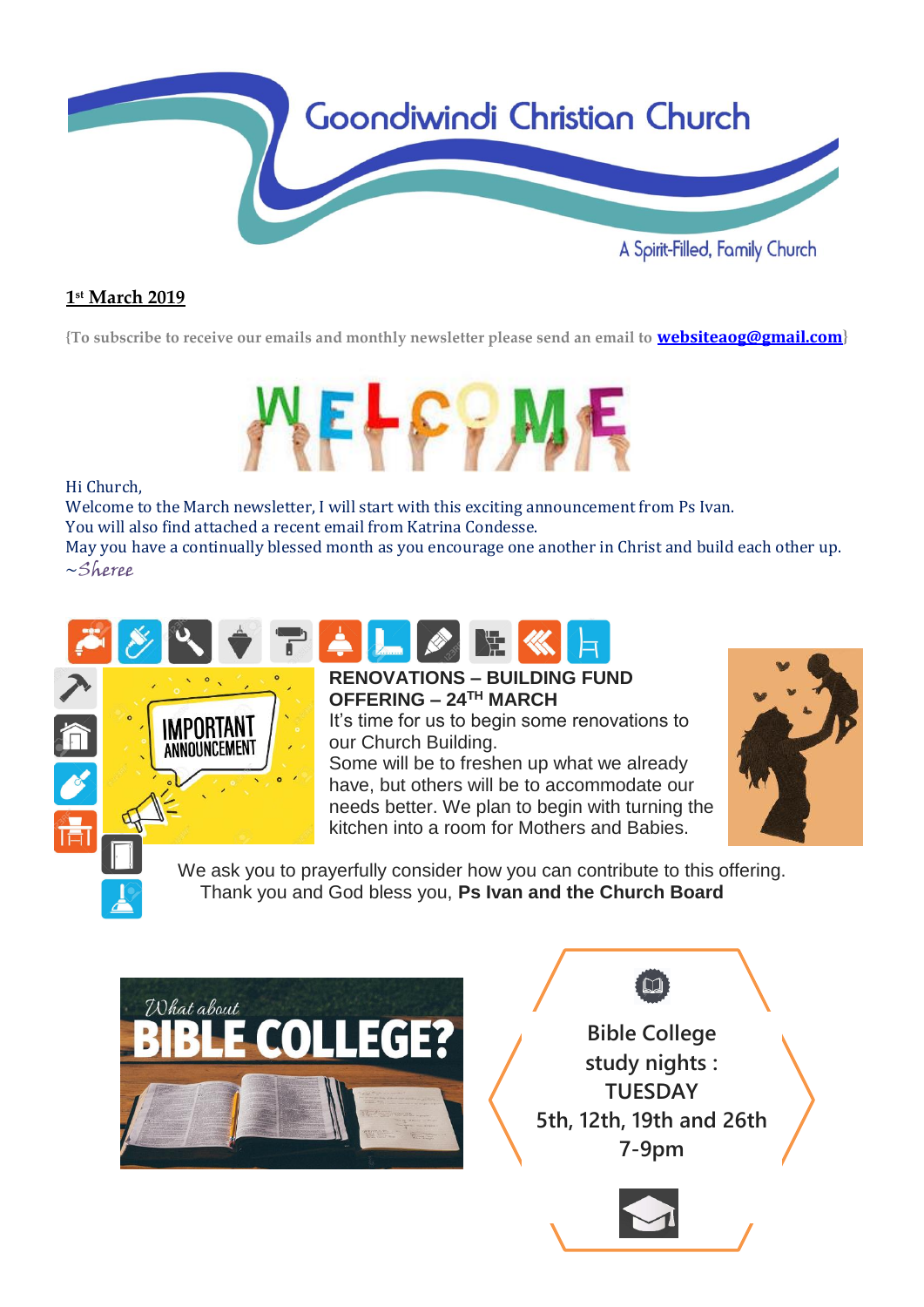- 10<sup>th</sup> Young Adults life group at Cameron & Claire's dinner provided. (See Cam for details)
- $10^{th} 24^{th}$  YWAM Team Visiting
- Thursday 14<sup>th</sup> 9.30am "Mama Reviver" Free Cuppa, come and Rest Revive Survive Motherhood, YWAM hosting a dance party for the kids
- 16<sup>th</sup> Young Adults get together morning, at Callum and Louise McDonalds. BBQ lunch. (See Cam for details)
- Friday 22<sup>nd</sup> 10am Autism Connect group
- Sunday 24<sup>th</sup> Youth Service
- 24<sup>th</sup> 1pm Young Adults Connect, Sunday picnic lunch riddle's oval park (See Jono for details)
- Sunday  $31^{st}$  Ps Lex Deeth from Gideons International will be speaking.





If you were unable to attend or would like to recap any Sunday service, the audio recordings are available on SoundCloud – you ca[n CLICK HERE](https://soundcloud.com/goondiwindi-aog) or follow the link below to listen. <https://www.goondiwindiaog.com/sermons>

[Please find attached March Calendar](https://www.goondiwindiaog.com/)



**Weekly Prayer Focus** Below is our weekly prayer focus roster for March

**Mar 3-9** (Toobeah Community) **Mar 10-16** (YWAM missionaries) **Mar 17-23** (Funding for Building renovation)

**Mar 24-30** (Prime Minister Scott Morrison) **Mar 31- Apr 6** (Gideons International)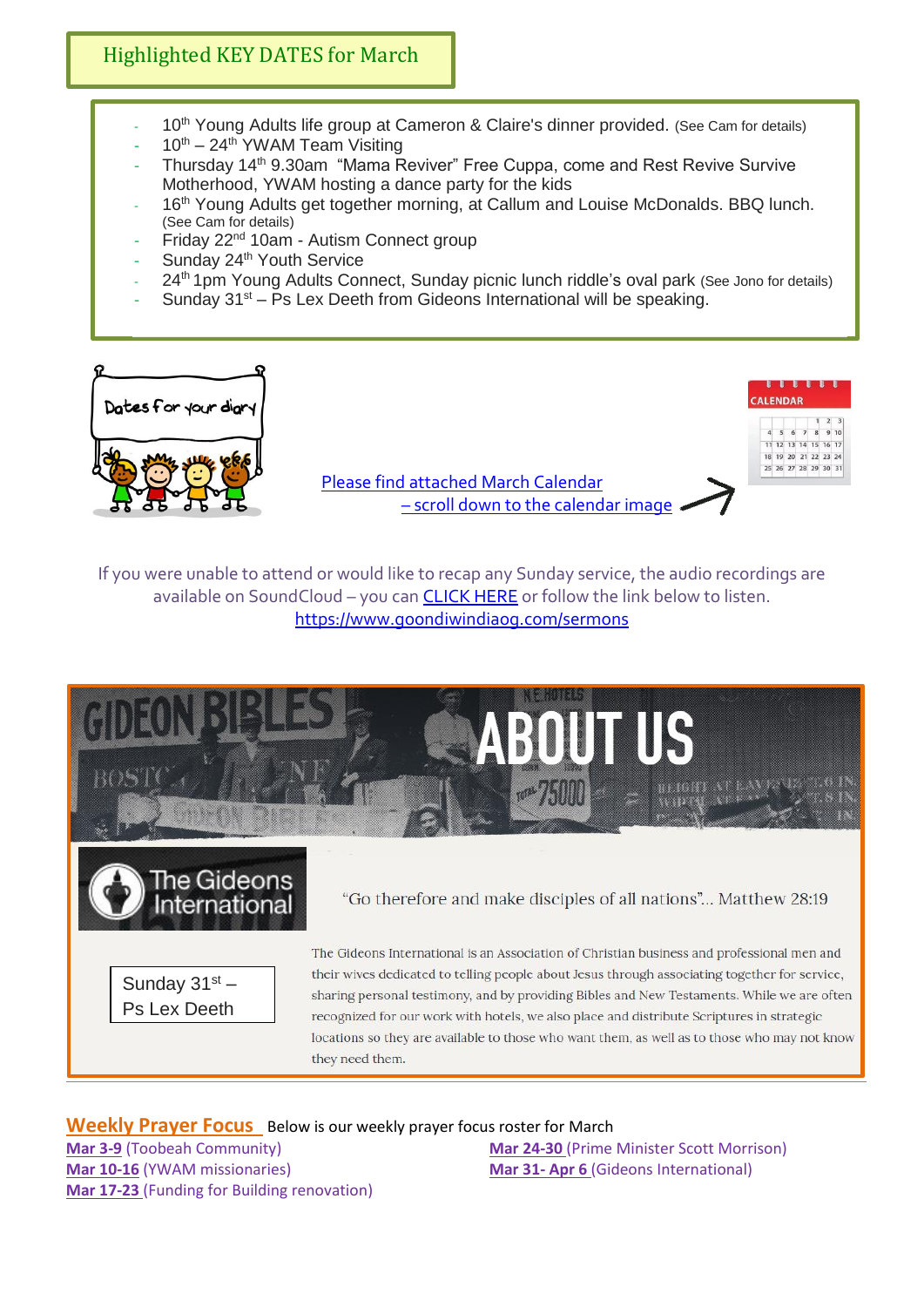## Soul Food to devour this month[.](https://www.biblestudytools.com/passage/?q=ephesians+4:11-13)

### [Ephesians 4:11-13](https://www.biblestudytools.com/passage/?q=ephesians+4:11-13)

**11** [So Christ himself gave the apostles, the prophets, the evangelists, the pastors and](https://www.biblestudytools.com/passage/?q=ephesians+4:11-13)  teachers, **12** [to equip his people for works of service, so that the body of Christ may be built](https://www.biblestudytools.com/passage/?q=ephesians+4:11-13)  up **13** [until we all reach unity in the faith and in the knowledge of the Son of God and](https://www.biblestudytools.com/passage/?q=ephesians+4:11-13)  [become mature, attaining to the whole measure of the fullness of Christ.](https://www.biblestudytools.com/passage/?q=ephesians+4:11-13)

#### Email from Katrina  $\rightarrow$